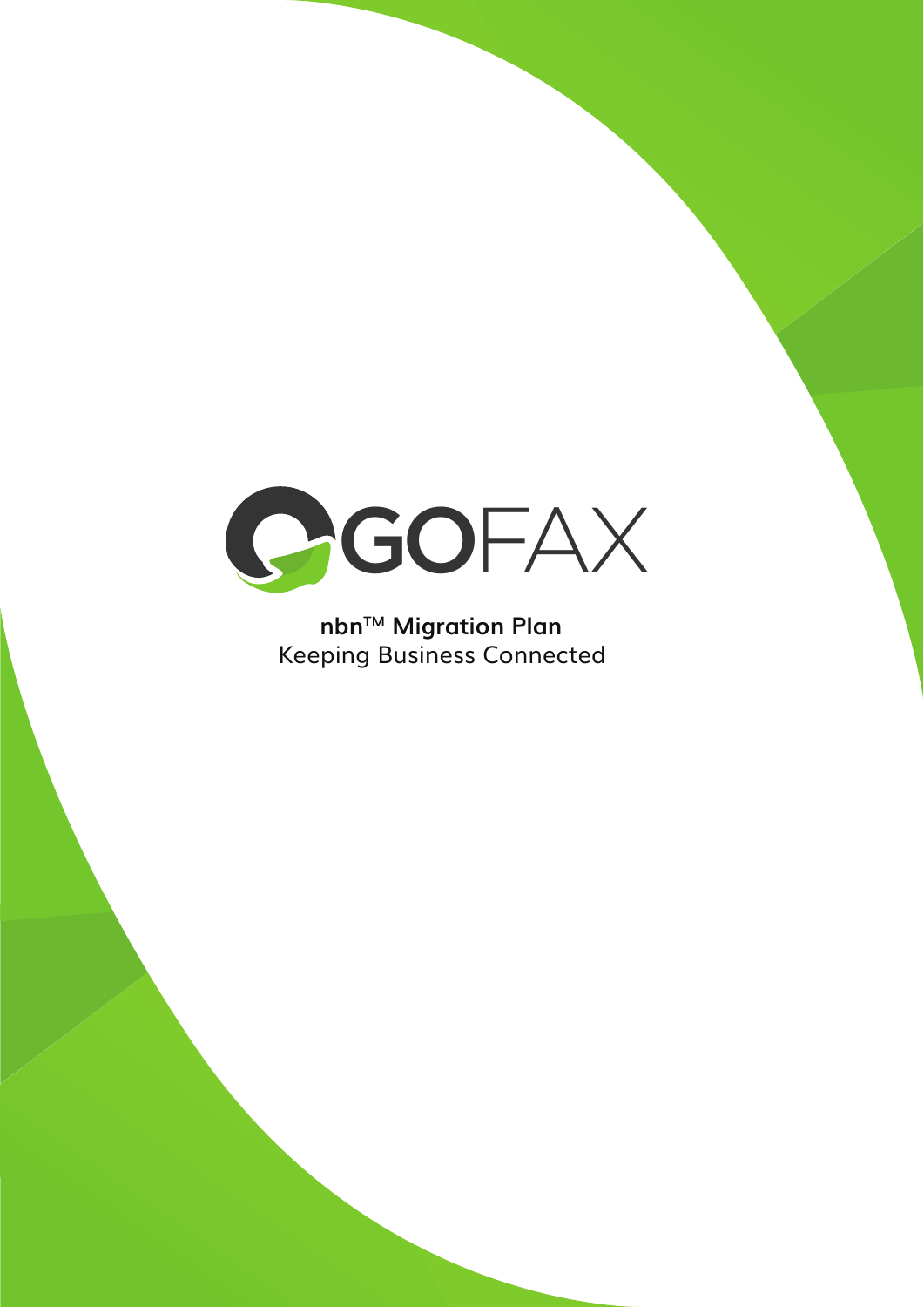

**Your nbn™ migration plan**  Follow this guide to ensure your business has a smooth transition onto the nbn™

- **1. Preparing Your Landline Phone Number/s for the nbn™**
- **2. Migrating Fax Numbers Online Before the Transition**
- **3. Managing EFTPOS, HICAPS, Alarms & Security Systems**
- **4. Further Resources & Assistance Migrating to the nbn™**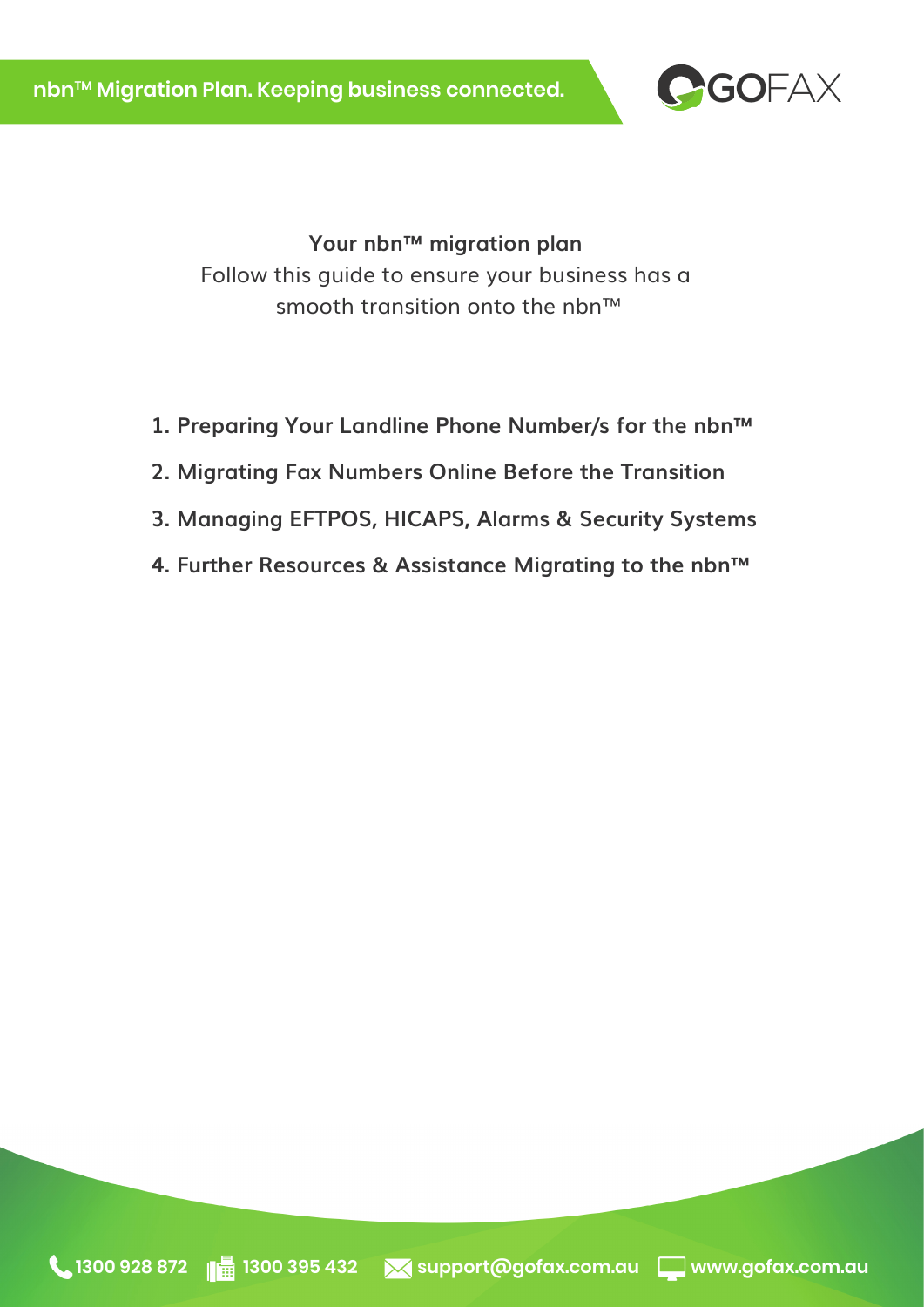

## **Preparing Your Landline Phone Number/s for the nbn™**

**Phone services using the copper telephone exchange network are being transitioned over to a VoIP based technology on the nbn™. VoIP phone services are typically most cost effective than telephone exchange based phone lines and offer can a range of additional features.**

#### **Preparing Your Phone Services for the nbn™:**

- **1. Contact your nbn™ service provider and ensure that your internet connection & phone number are being transitioned together onto the nbn™.**
- **2. Find out what plan your will be moving to after the nbn™ switch to ensure it suits the needs and requirements of your business.**
- **3. If there are other services associated with your phone line such as EFTPOS Terminals or HICAPS terminals or security systems contact your service providers.**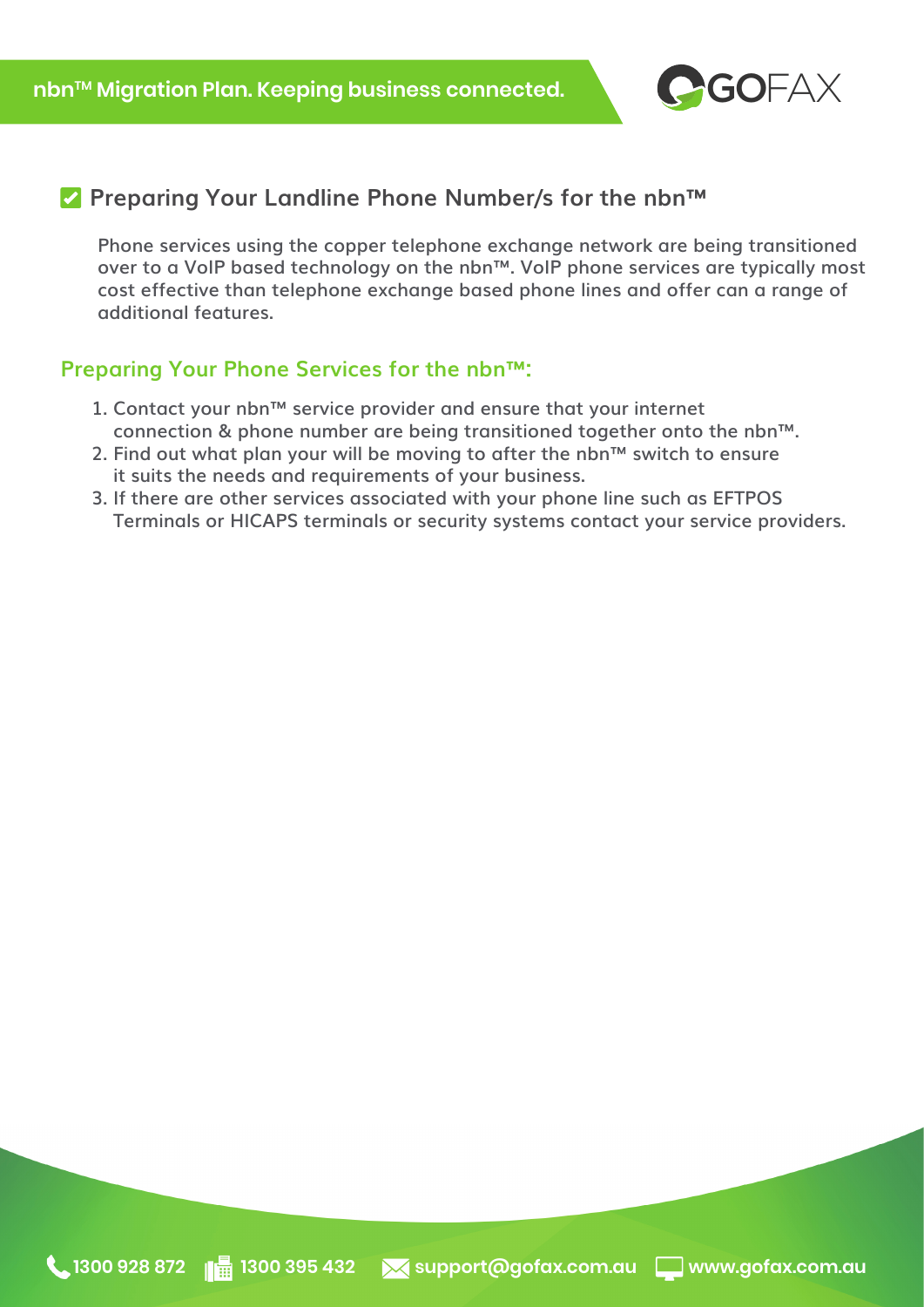

# **Migrating Fax Numbers Online**

**Fax services are based on legacy copper technology which transmits fax via the traditional telephone exchange—after nbn™ is transitioned over in your area the traditional telephone exchange will eventually become redundant and all communication will be transmitted via your nbn™ service.**

**The most reliable way to continue sending and receiving fax after this transition is by using an ISDN grade online fax service such as GoFax®. Migrating your fax is a simple process which you can get started in under 5 minutes.**

#### **Setting Up an Online Fax with GoFax®:**

- **1. Visit gofax.com.au/pricing and choose the service that suits your requirements.**
- **2. Select Start Now and enter the details of the premises you are transitioning as well as the details of the main account holder for your fax service.**
- **3. On "Step 2" and "Step 3" of signup select send & receive packages. Alternatively to select the Bundled Plan skip "Step 2" and select the Bundle from "Step 3".**
- **4. On "Step 3" select "Port my existing fax number" if you want to transfer your number to GoFax, download the porting authority form and return it to support@gofax.com.au**
- **5. Once you complete the signup, your account will be ready to use. If you are porting a number our support team will be in touch to confirm your porting date and you may be allocated a temporary number while the port is in progress.**

**Contact GoFax® for any further information about migrating your fax online before the nbn™ transition on 1300 395 432.**